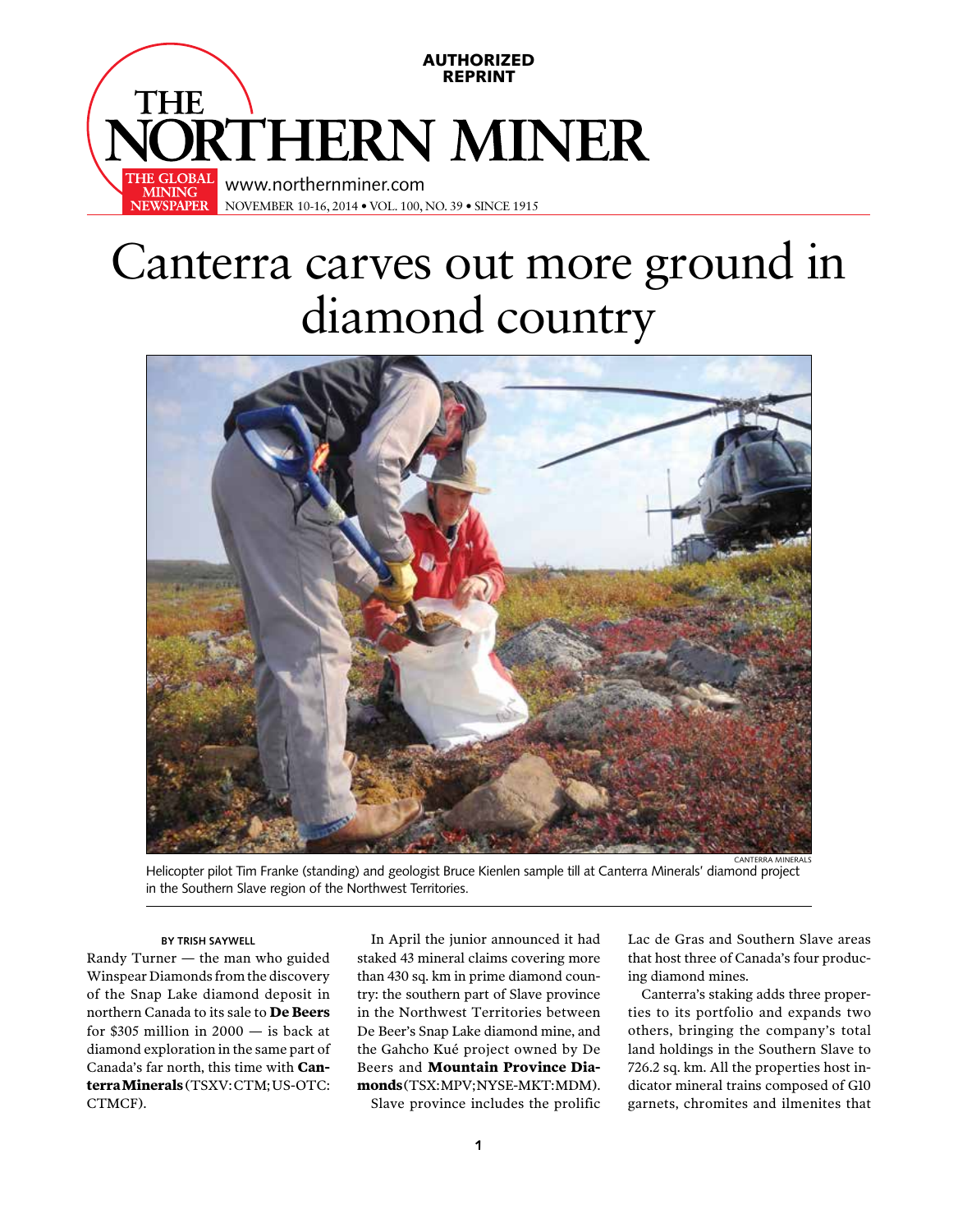



Geologist David Gale samples till at Canterra Minerals' diamond property in the Northwest Territories.

could be associated with diamondbearing kimberlite sources, the company says.

In early October Canterra said that partial analysis of basal till samples from its property portfolio have returned encouraging results.

At its Marlin property, 265 km northeast of Yellowknife, 20 km from the Gahcho Kué project, and contiguous to the north and west of **Kennady Diamonds**' (TSXV: KDI; US-OTC: KDIAF) Kennady North project, 126 basal till samples were collected and yielded a 1-by-1-by-1.4-millimetre, offwhite, modified octahedral diamond.

Canterra completed a geophysical program using the HeliFALCON gravity gradiometer system and airborne magnetics. The compnay had a 1,500 line km survey flown over the northern part of the Marlin property at a 75-metre line spacing and an average 45 metres above ground, and the company expects to isolate any high-definition gravity and magnetic anomalies. The results also include anomalous indicator minerals, including pyropes recovered from neighbouring samples.

In August, Canterra optioned the property to **Margaret Lake Diamonds** (TSXV: DIA). Under the agreement Margaret Lake can earn up to 49% in the 260 sq. km Marlin property by making staged cash payments totalling \$100,000, issuing 600,000 common shares and spending \$1.8 million on exploration over three years.

Paul Brockington, Margaret Lake Diamonds' president and CEO, said that with the agreement, the junior has ground under option that surrounds Kennady Diamonds' northern and western property boundaries, and is happy to combine the knowledge base of the two companies' management teams.

Turner says Canterra inherited "an excellent library of data" from Winspear, with sampling data stretching back to 1995. When Winspear was acquired by De Beers in 2000, it spun out Diamondex Resources, which retained all of Winspear's data on diamond exploration — excluding the material concerning Snap Lake. (Diamondex changed its name to Canterra in 2009.)



Canterra Minerals president and CEO Randy Turner.

Some of Canterra's directors have been with the company since Winspear. One is John McDonald, a geologist who was Winspear's vice-president of exploration and who along with his technical team discovered Snap Lake.

Another seasoned diamond explorer on Canterra's board is James Eccott, who